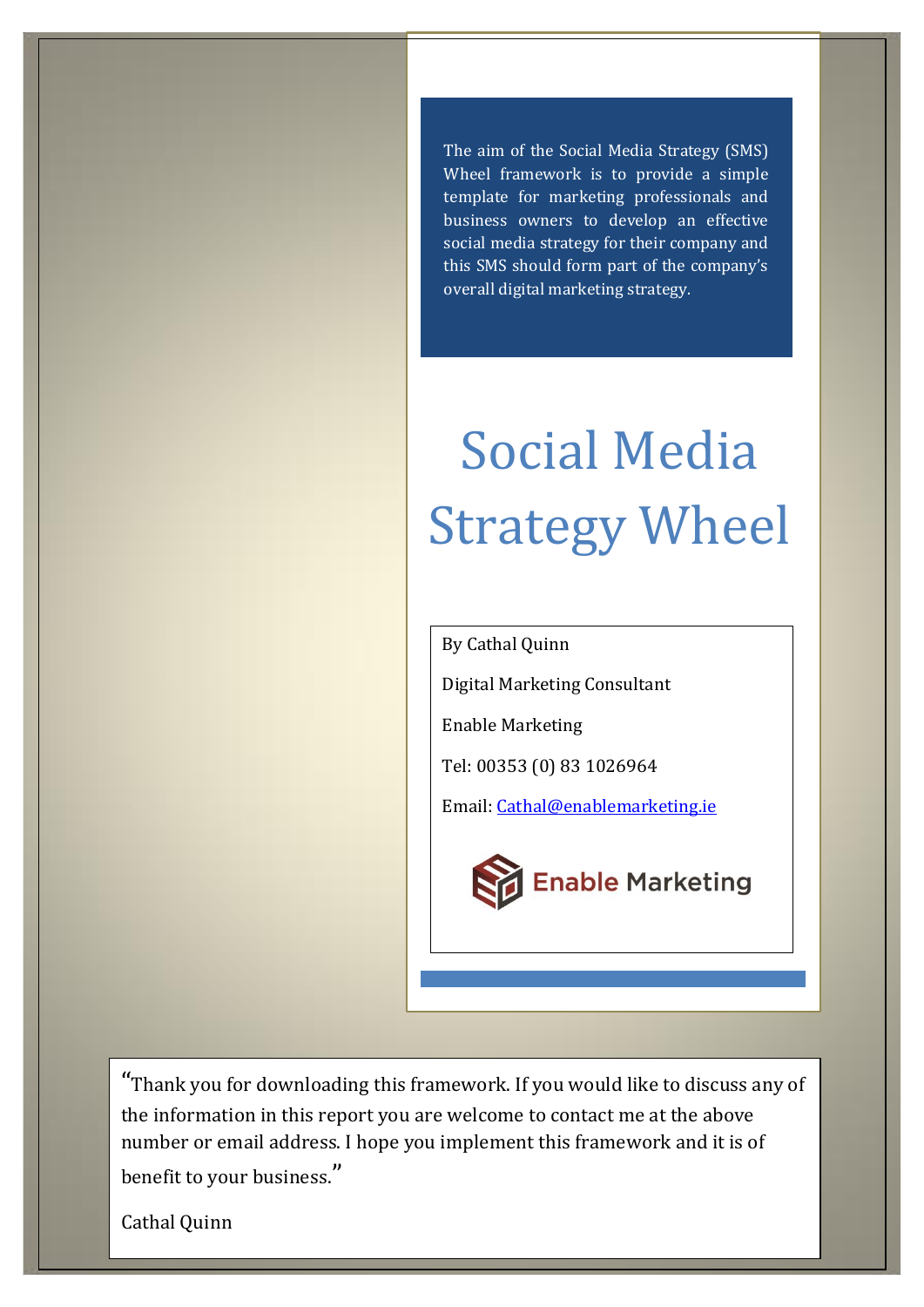

# **Contents**

| 1.             |  |
|----------------|--|
| 2.             |  |
| $\mathbf{3}$ . |  |
| 4.             |  |
| 5.             |  |
| 6.             |  |
| 7.             |  |
|                |  |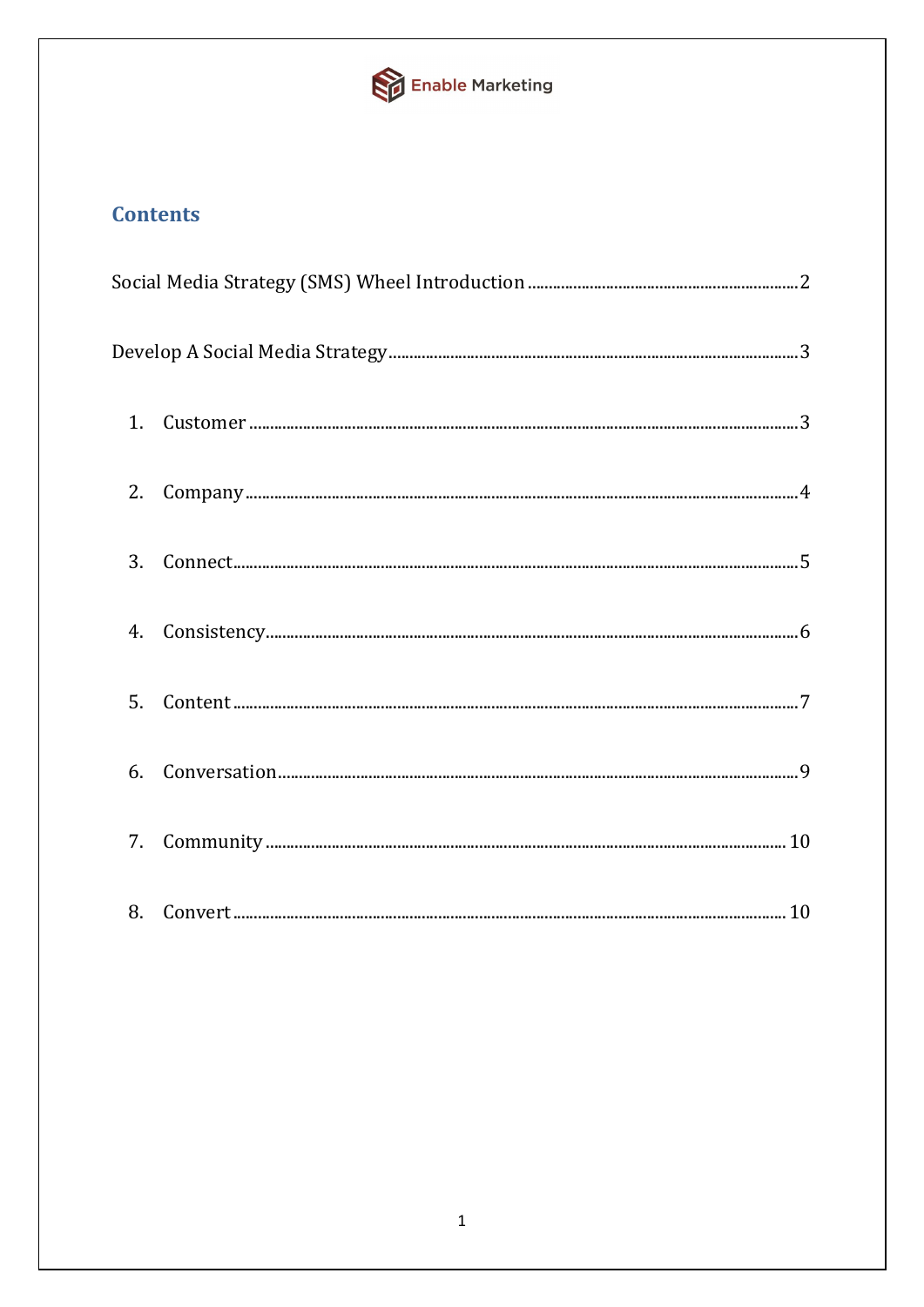

# **Social Media Strategy (SMS) Wheel Introduction**

<span id="page-2-0"></span>It's time for companies to stop burying their head in the sand, social media is real and it is here to stay. The astounding growth of social media platforms such as Facebook, Twitter and LinkedIn is phenomenal and what is most interesting is how people's use of social media is evolving. It's no longer about wooing potential customers with elaborate marketing campaigns and buying fans. Now, companies using social media marketing are entering the consumer's domain, where they have to play by their rules and earn customers support! Unfortunately for companies, this takes time and they need to start developing an effective social media marketing strategy.

The aim of the SMS Wheel framework is to provide a simple template for marketing professionals and business owners to develop an effective social media strategy for their company and this SMS should form part of the company's overall digital marketing strategy. The SMS Wheel framework is designed with the customer central to each step. Importantly, it is not based on building audiences with massive marketing campaigns and budgets. It's designed for small, medium and large businesses alike to organically connect and establish a relationship with their customers or potential customers, anyone can do it but it does take time and commitment.

The framework can be applied to develop a new social media strategy or it can be applied to review a company's existing strategy, either way, companies should start at the beginning. Remember, a strategy is a plan, and a plan has to be implemented and there comes a time to stop talking and start doing!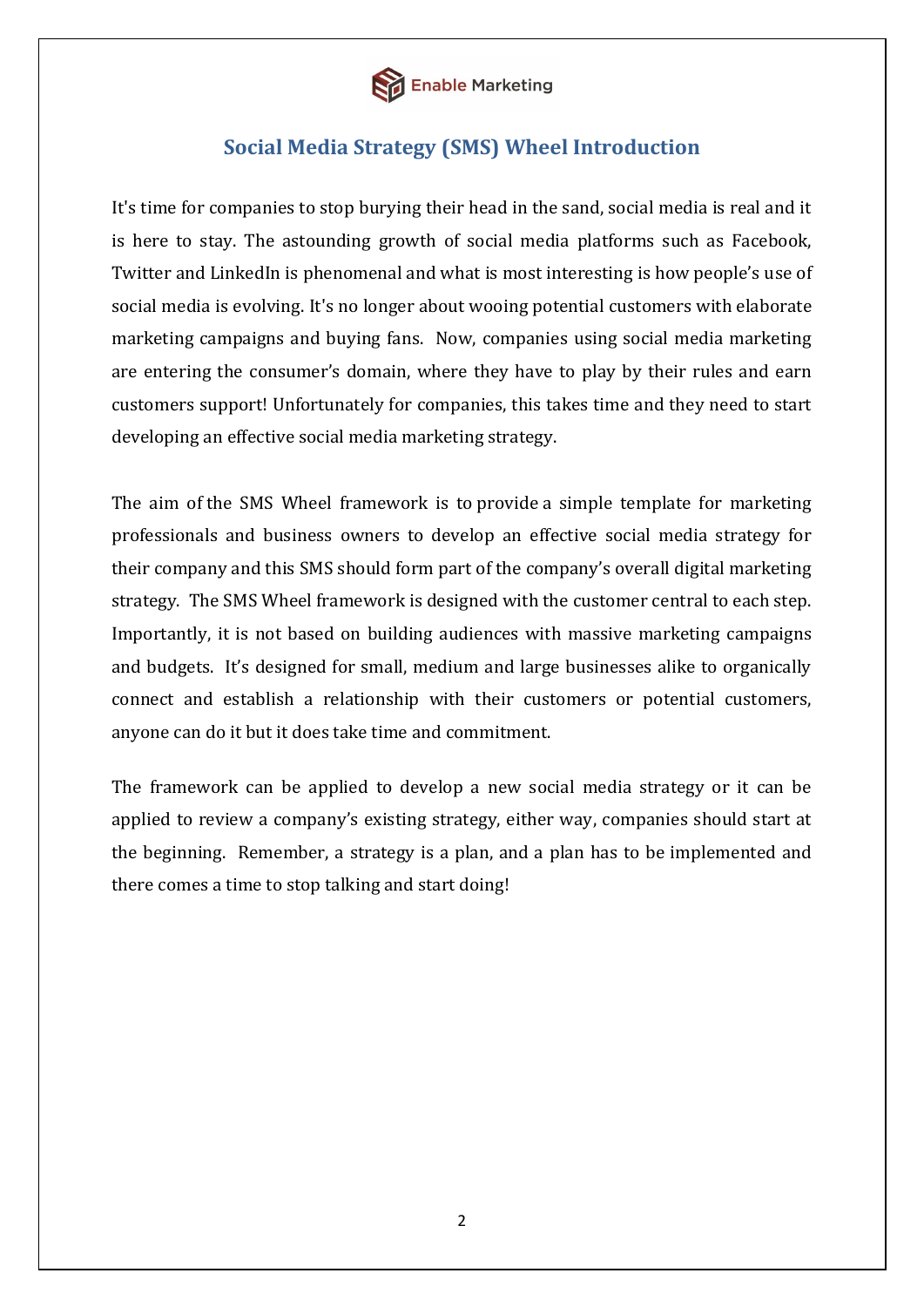

# **Develop A Social Media Strategy**

<span id="page-3-0"></span>

# <span id="page-3-1"></span>**1. Customer** *Every strategy starts here!*

The customer is the life blood of any business. Firstly, identify the target market and build a profile of the companies ideal customers. There are numerous ways to do this: By demographics including their income, lifestyle and hobbies but also their goals and the challenges they may experience in their lives. Hubspot.com describes these customer profiles as [target personas](http://blog.hubspot.com/blog/tabid/6307/bid/24760/3-Steps-to-Creating-Effective-Buyer-Personas-Marketing-Cast.aspx) and each target persona represents a particular group of customers. It is essential to know who their customers are so the company can effectively target their marketing efforts. The customer profile/target persona informs every aspect of the strategy.

Research by Hoffman and Fodor (2010) identified what motivates consumers to use social media. They want to **connect** with others, they want to **consume** good relevant content, they want to **create** by commenting, sharing on Facebook or tweeting about a brand and finally, they are in control of their online experience not the marketer, choosing what they do and when they do it. This is essential and forms the basis for any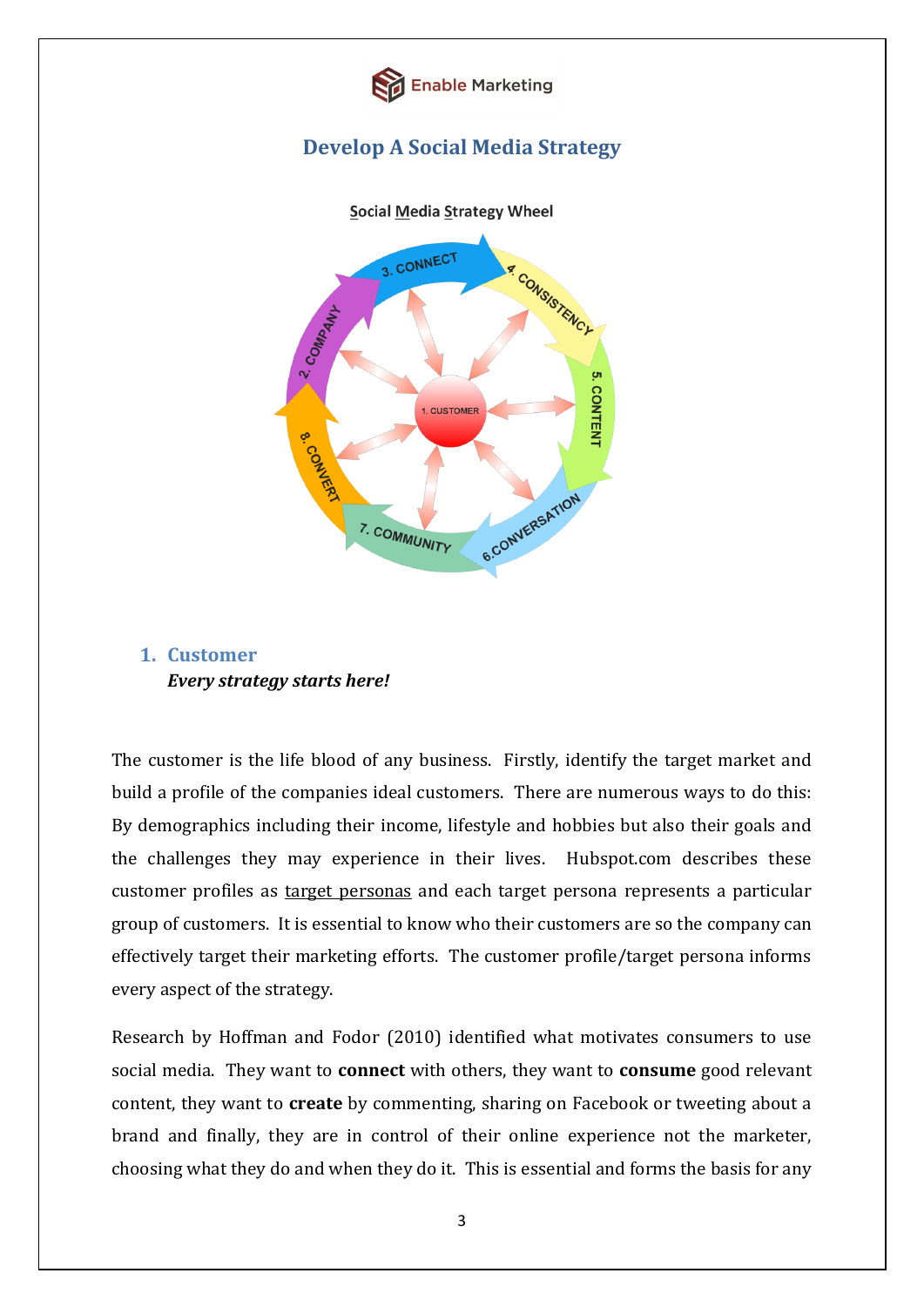

good social media strategy. To be effective, your social media strategy should satisfy your customers need to connect, consume, create and control their online experience.

# <span id="page-4-0"></span>**2. Company**  *Objectives and Resources*

**Objectives** – What does the firm want to achieve?

- Build awareness?
- Sell their product or service?
- Use social media for customer service?
- Create brand ambassadors or brand advocates?
- Build an engaged online community around their brand?

The objectives are their reason for developing a strategy in the first place and they should be aligned with the company's overall objectives. As outlined later, it's important to measure the return on investment from their social media marketing efforts, so their goals should be Specific, Measurable, Attainable, Realistic, Timely. The firms objectives steers the strategy.

It is important to remember that social media marketing is not traditional marketing and to expect immediate results is very short term focused. Developing meaningful relationships with customers takes time and a narrow focus ignores more qualitative objectives, such as the value of a tweet about a brand. There are 3 key marketing objectives that take advantage of the distinctive characteristics of social media.

1) '*Brand Awareness'* among consumers. When a consumer uses a company's social media application this increases exposure to its brand and often in highly relevant contexts.

2) Encouraging user generated content on a company's social media application which involves commitment on the part of the consumer increases *'Brand*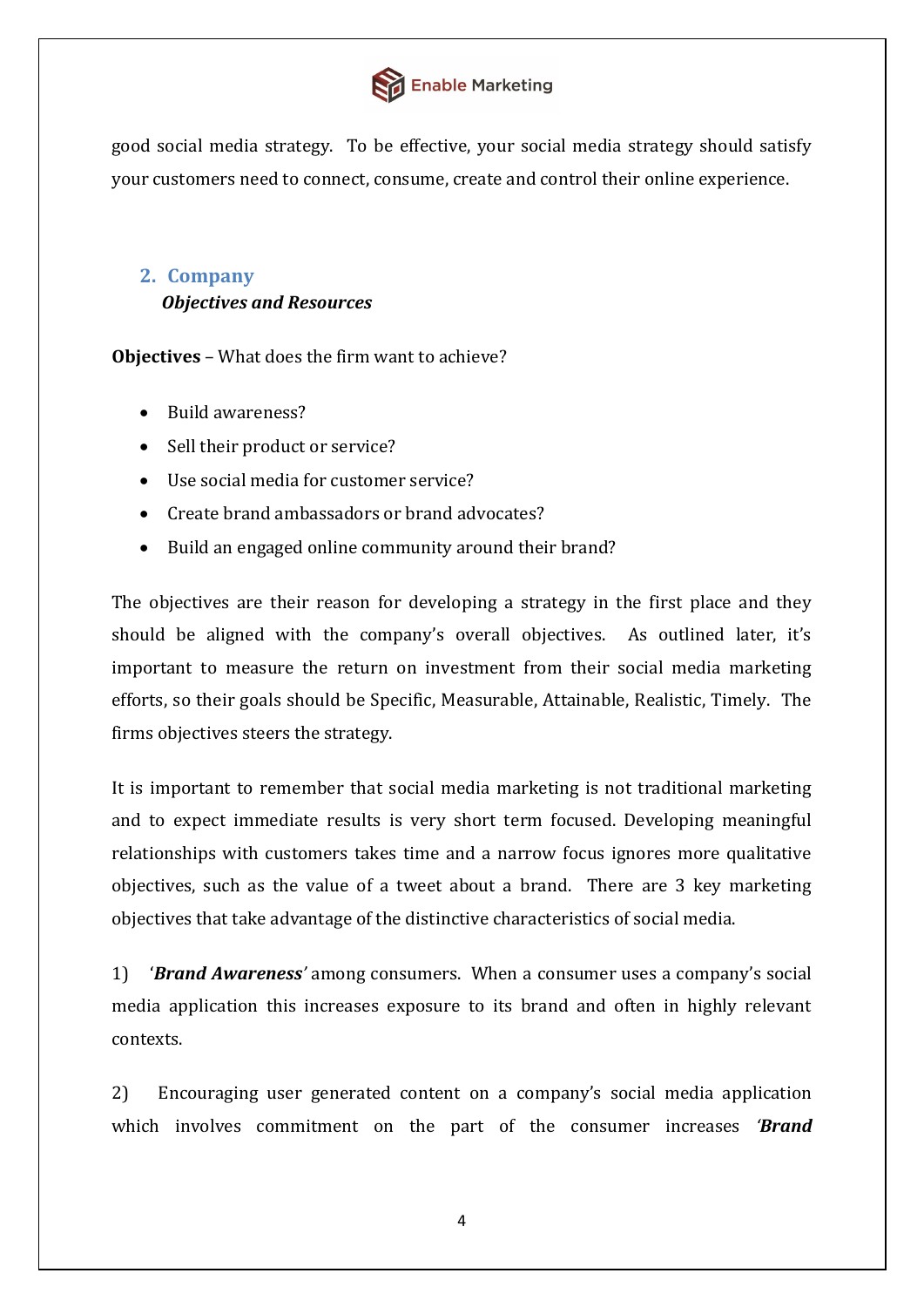

*Engagement'*. This reinforces loyalty to the brand and consumers are more likely to commit additional effort to support the brand in the future.

3) Once consumers are aware and engaged they are in a position to communicate their opinions to other consumers through '*Word of Mouth'* (WOM) (Hoffman & Fodor 2010). WOM is also known as earned media, this is organic, and it is what people say about your brand. There is no better recommendation than WOM but it works both ways and disgruntled consumers can share bad experiences of the brand and this has to be managed.

**Company Resources** – What resources are available to achieve their objectives?

**Time and People**: The good news is that Social Media is a relatively low cost platform to market a business. Firms can organically grow an audience but it does take time and people to implement the strategy, but time & people cost money. In the early stages, be realistic, allocate resources and allow time to implement the strategy.

**Paid Advertising**: If there is a budget available, it would be worth considering using paid media to target and connect with new customers. For example Facebook ads allows firms to target their exact customer profile as they can select who views their ads based on their personal information and they can also target friends of their fans. Companies can set a daily budget which is realistic and affordable and through Facebook Insights or Hootsuite.com, depending on their objectives, they can measure their return on investment.

**Tools**: Social media tools are another resource which has to be considered and fortunately there are many free tools such as Hootsuite.com for managing and measuring their social media activity in one program.

## <span id="page-5-0"></span>**3. Connect**

*What is your customers' online behaviour and what platforms are they using? Based on this build the company's presence on the relevant platforms and connect.*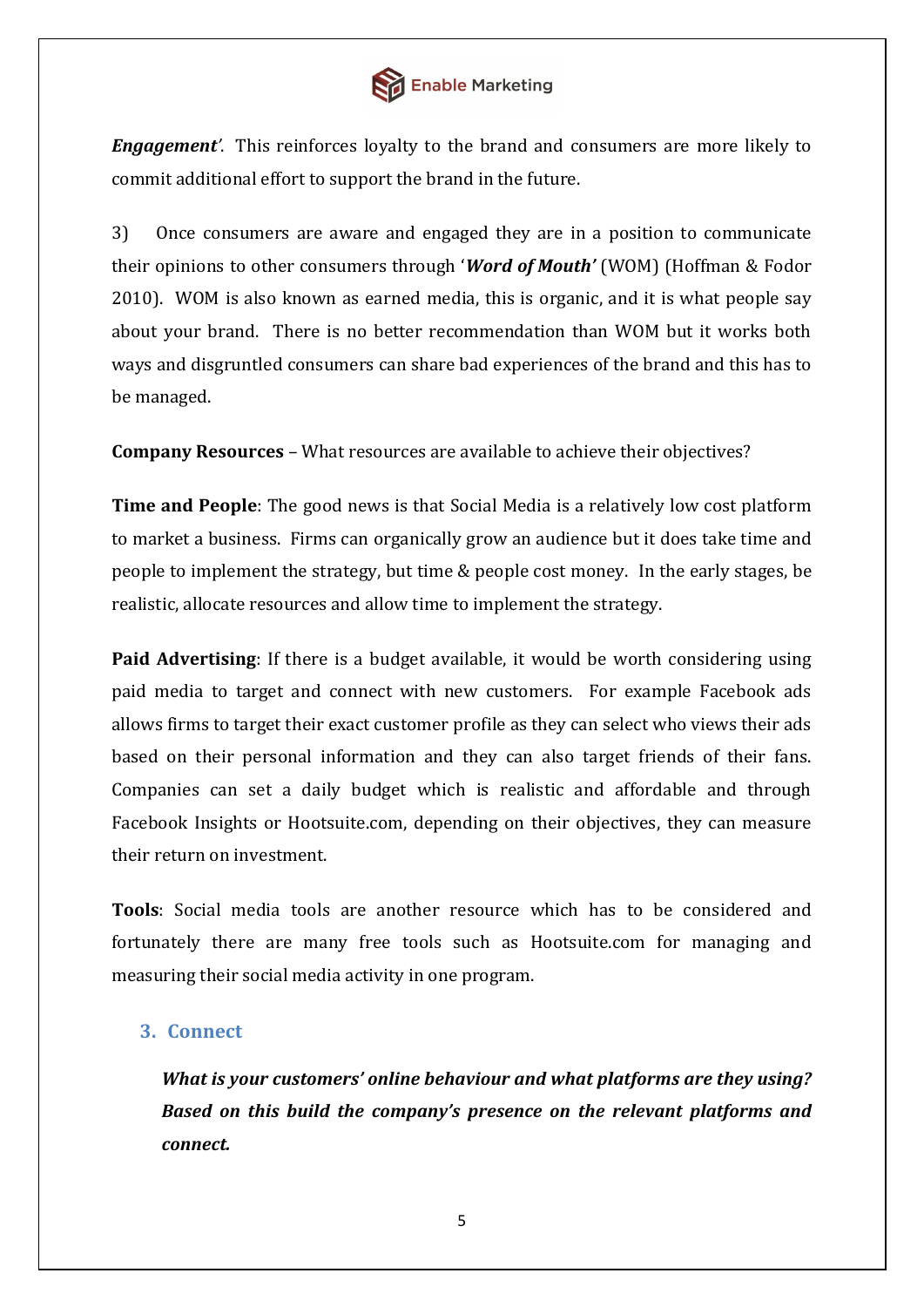

After developing a profile of their customers, companies now know who they are, their interests and they should have an idea of their online behaviour. This information will suggest the most appropriate social platform(s) for the company to target these customers. Companies can choose multiple platforms but remember each platform has to be maintained.

# <span id="page-6-0"></span>**4. Consistency**

# *This applies to the consistency of the company message and the consistency/frequency of posts.*

The company message should be clear and consistent across all platforms. Conveying the company message at every point of contact with the consumer is essential to creating awareness. This is particularly relevant to take advantage of the 'Amplification Effect' offered by social media.

Companies should convey their message by:

- $\triangleright$  Ensuring company branding is consistent on their website and all social media applications.
- Updating their 'About section' on Facebook, 'bio' section on Twitter and any other application.
- $\triangleright$  They should design a banner for their Facebook page which conveys their core message and they could also include a clear call to action for the customer. Similarly, apply this across all selected platforms.
- $\triangleright$  On Twitter, they can use existing #Hashtags to join existing conversations to create awareness or they can create their own #Hashtag that should be used on all communications.

Importantly, it is the responsibility of all departments to promote social media, add it to letterheads, all email signatures, announce it at conferences and press releases etc (Smith & Zook 2012) anywhere there is contact with the public, social media should be promoted.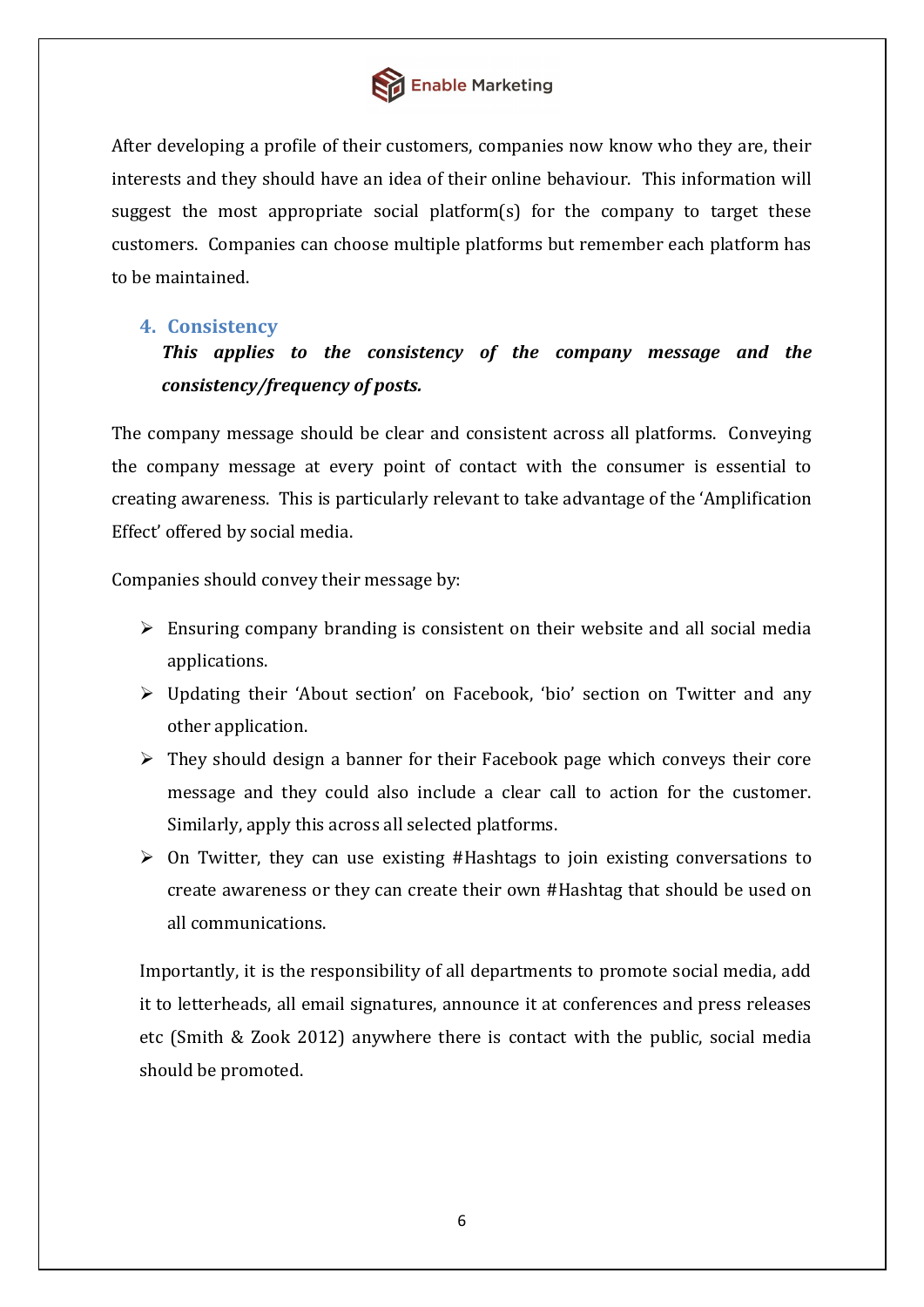

#### Consistency and frequency of posts

Content should be consistently posted or tweeted every day, how many times a day depends on the audience, some commentators suggest 4 times a day for Facebook, but this can be trial and error. Unlike Facebook, Hubspot (2012) suggest tweeting up to 22 times per day, not that everyone should be tweeting that number of times a day but the point is that it is very hard to over tweet. The issue is developing quality and relevant content to tweet.

Research has found that to maximise engagement the time of day to post or tweet is very important. Research by Salesforce.com found that Twitter is the opposite of Facebook, it is better to tweet during busy hours whilst it is more effective to post to Facebook in non-busy hours.

To discover the best strategy for them, each company should develop their content, post it on their social media application at different times of the day or week, learn from the reaction or engagement of the audience and refine their strategy accordingly.

#### <span id="page-7-0"></span>**5. Content**

#### *What content will companies post that will engage their customers?*

#### Develop a Content Strategy

When it comes to social media, content is king! The key to any good social media marketing strategy is to satisfy the customers' motivation to use social media by creating content that they will consume by reading articles, watching videos or viewing photographs. The aim is to engage the audience so they get involved and create content by commenting or posting and if they feel it is worthy they will share the content with others. Do not over promote the firms goods and services. Unless the content is of value to the consumer, it is just creating 'noise' and the content becomes a nuisance.

Start with the customer, focus on their interests and needs as a consumer, make it relevant to the audience. It is about providing value for the customer such as satisfying a need or benefiting them in some way.

Every business can develop a content strategy, it doesn't matter what industry they operate in, if they are in business they have customers, they have a relationship and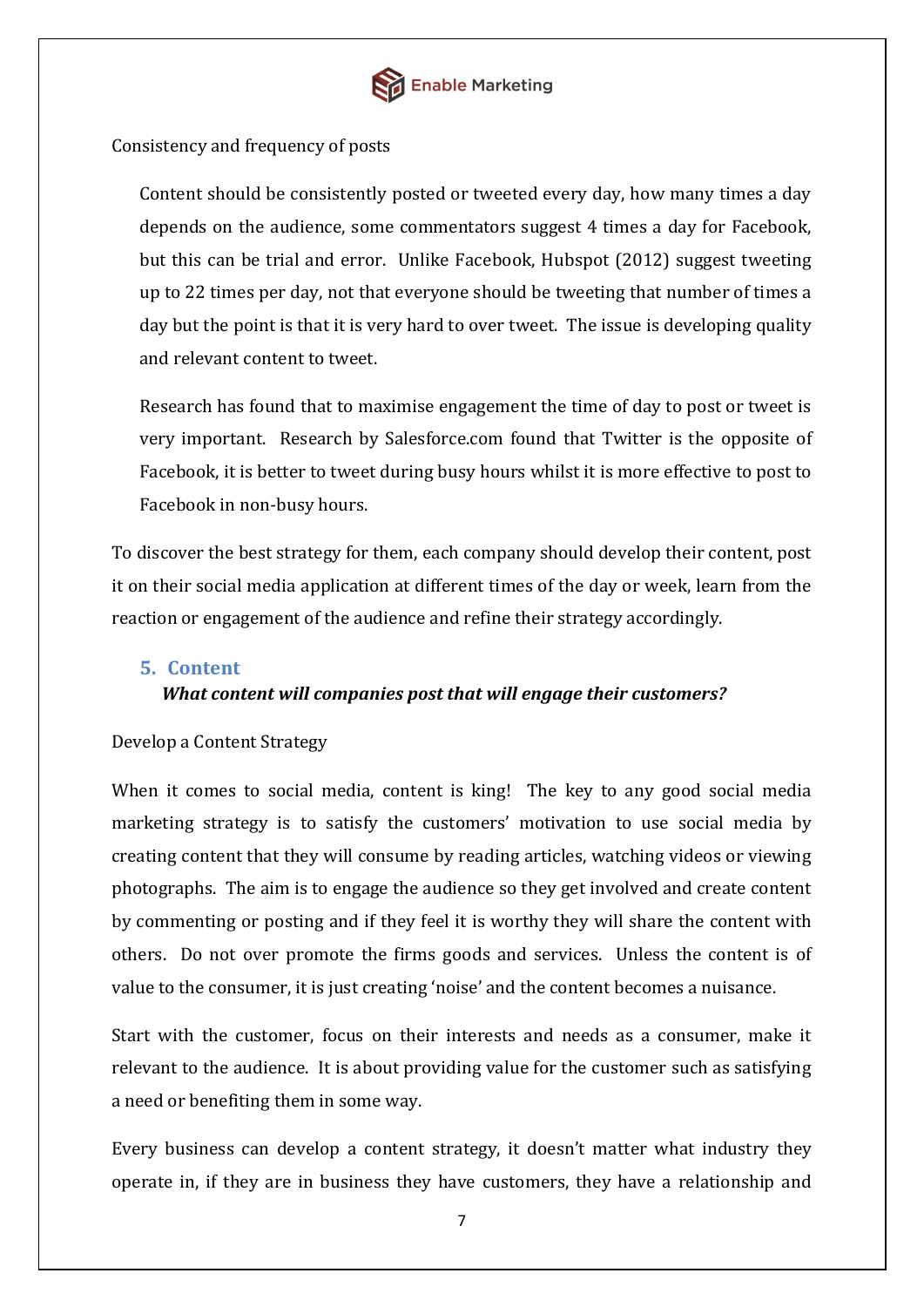

they offer something the customer wants. For example, [The Cupcake Factory](https://www.facebook.com/TheCupakeFactory) post to Facebook pictures of tempting food every morning and throughout the day, they also post offers such as buy 5 cupcakes and get a 6th free. They are connected with their target market, they provide content that is relevant and of benefit to their customers which tempts them into their shop. Their objective is to sell and their SMS is very effective.

An example of a larger company is Hubspot.com, it is an inbound marketing company, i.e. they do not recommend using paid media but they provide tools for businesses to organically attract customers. Their objective is to register business customers to use their service. They engage their consumers through social media applications such as blogs, Twitter and Facebook by providing valuable marketing content, such as marketing e-books, that businesses can use to promote their business. Not only does this engage their audience but it establishes their reputation as thought leaders in their field.

An excellent source for developing content is suggested by Caroline Ladd, VP of Account Planning and Digital Strategy at [gyro,](http://www.gyro.com/) [content marketing playbook.](http://www.contentmarketinginstitute.com/wp-content/uploads/2011/08/Content-Marketing-Playbook-2011.pdf)

Once the company has developed a content strategy, they should use the following guidelines to maximise engagement.

## **Facebook Post Strategies – How to build an effective post**

- 1. Keep posts short. Posts with 80 characters or less receive 23% higher interaction than longer posts.
- 2. Use Photographs. Photo posts receive interaction rates 39% higher than average. In 2015 video has become hugely important and is now an essential part of many companies social media campaigns.
- 3. Ask a question, specifically at the end of the post. Though posts containing questions receive slightly lower interaction overall, they generate 92% higher comment rates than non-question posts.
- 4. 'Fill in the blank' posts where fans are asked to add their own words or phrases to complete a sentence, is a great way to start a dialogue within a Facebook community. This can generate 4 times more comments.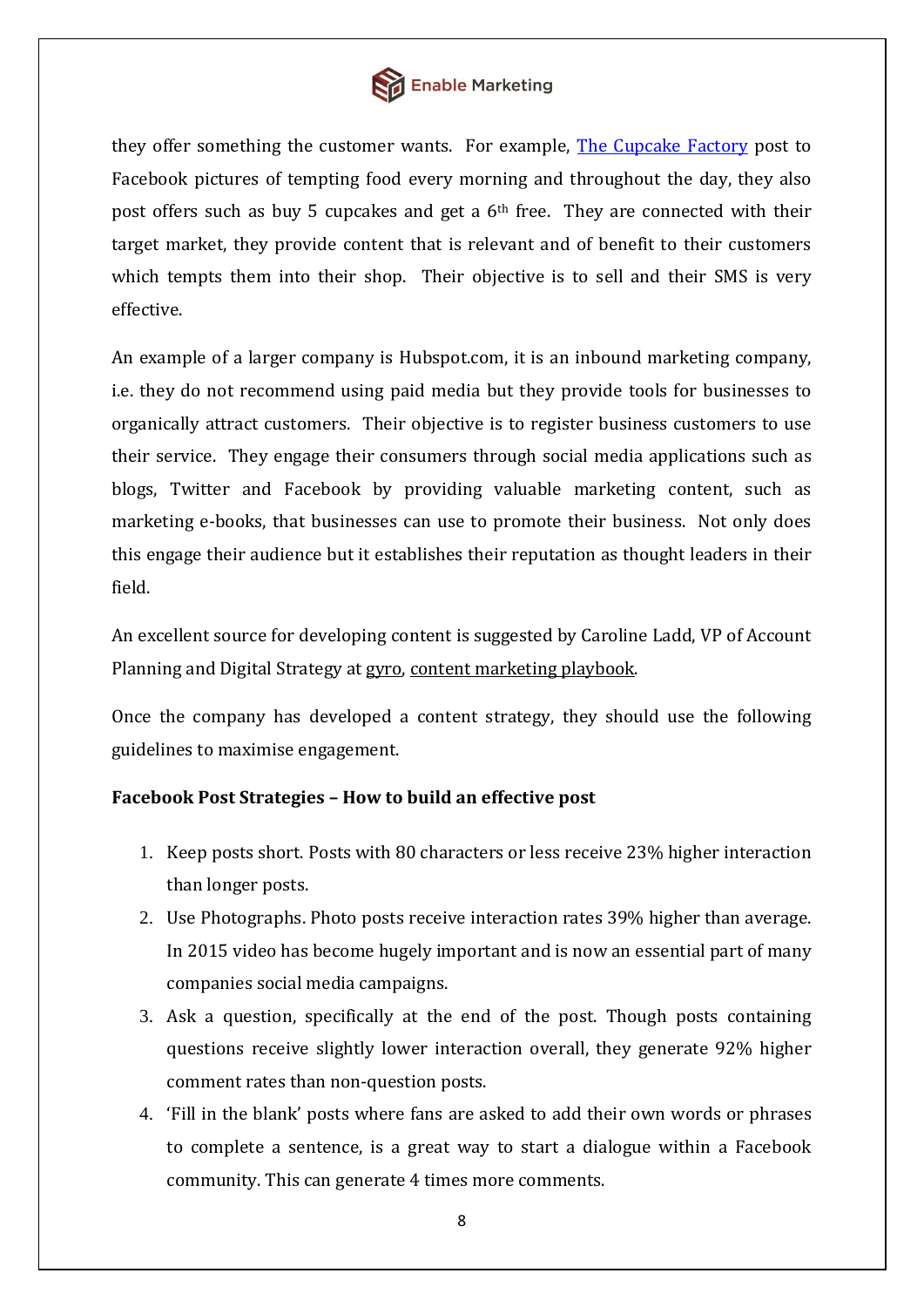

- 5. Use Emoticons A representation of a facial expression formed by combinations of keyboard characters. :D and :P being the two most effective. Posts that contain emoticons receive 52% higher interaction rates.
- 6. Use Call to Actions. The goal of the post determines the call to action to be used, i.e. like, comment or share. Research has found that when a user is asked to 'like' a post it was 3 times more effective, when a user was asked to comment on a post it was 3.3 times more effective and when a user was asked to share it was found to be 7 times more effective! (Salesforce 2012)

#### **Twitter Strategies – How to build an effective tweet**

- 1. Tweets with around 100 characters are more effective. They receive 17% higher engagement than longer Tweets.
- 2. Include a link in a Tweet. They receive 86% higher Retweet rates than Tweets with no links.
- 3. Tweet with image links achieve engagement rates two times higher than Tweets without.
- 4. Use one or two #hashtags per tweet this achieves 21% higher engagement rates.
- 5. Ask followers to 'Retweet' Tweets. By asking people and spelling the whole word 'Retweet', the retweet rate is 23 times higher than average (Salesforce 2012).

#### <span id="page-9-0"></span>**6. Conversation**

#### *How do companies interact with their customers?*

*'Content is the spark, that ignites a conversation'* 

Cedric Devitt, Chief Creative Officer, LBi, New York

Effective content starts the conversation, prompting the audience to comment, like, share or 'retweet'. It is essential to respond to all comments, promptly and timely. The conversation is an excellent opportunity to interact with customers and establish a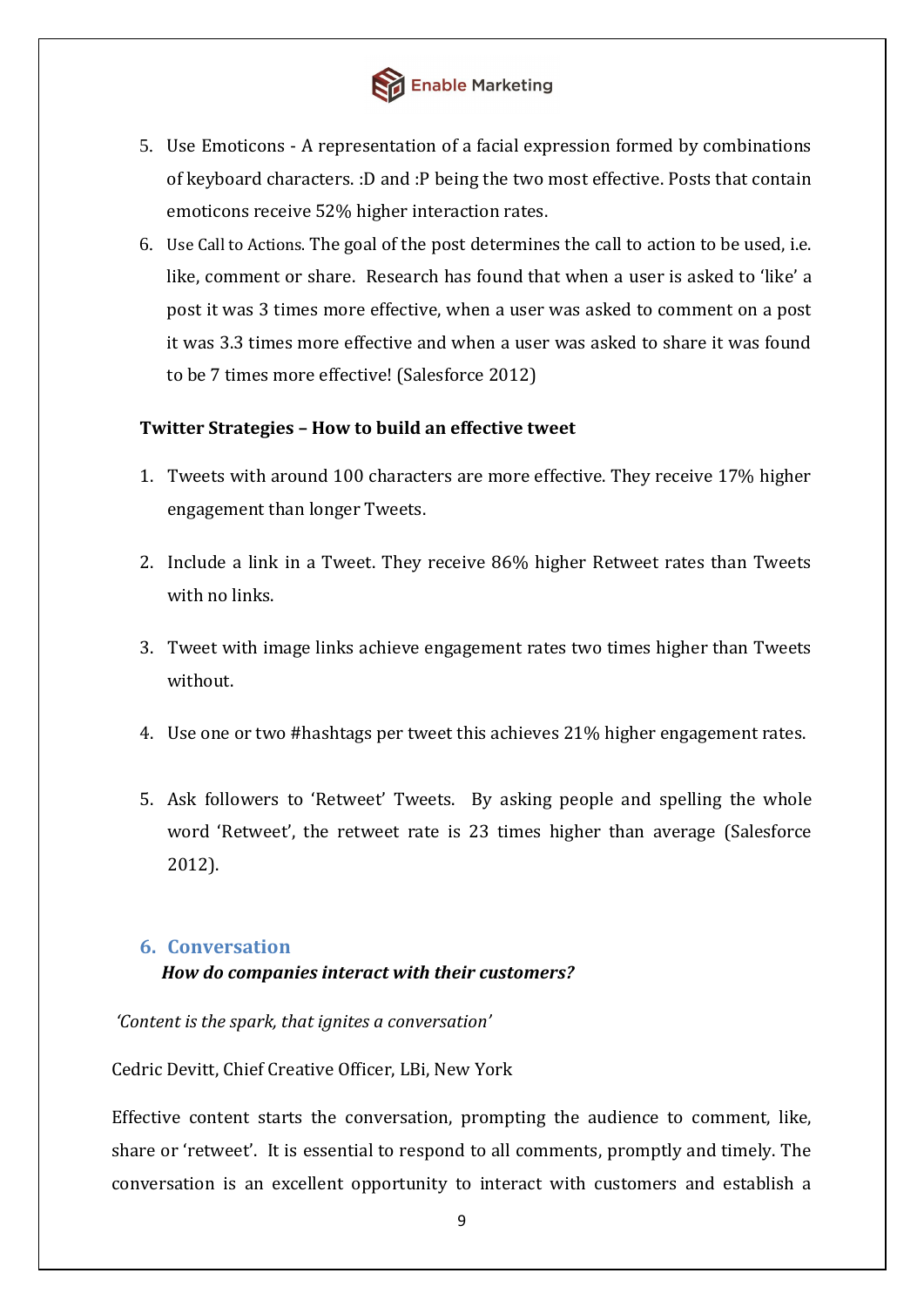

personality for a brand. On twitter, the company can join/start relevant conversations through a #hashtag, this is a chance for the company to engage and build a relationship with their target personas. This can generate great brand awareness, attract followers and build loyalty.

Unfortunately, customers often turn to social media to complain and this has to be managed. It is important to remember the person who is responding, is representing the company so responsibility for social media cannot lie at the hands of a junior staff member. The person or persons should be adequately trained to handle all situations.

Smith & Zook (2012) suggest that the organisation prepare a selection of 'canned messages' or pre determined responses, for a range of issues so they can be used and slightly modified depending on each situation. An organisation should prepare guidelines for what is and what is not appropriate, appoint a spokesperson or persons to handle responses and post content.

# <span id="page-10-0"></span>**7. Community**

The ultimate aim of any social media strategy is to build an online community that will share the company message and become brand ambassadors.

Companies will build a community by following each step of this plan. It is about identifying their ideal target customers and connecting with them on the relevant social media platforms, i.e. Twitter and Facebook. Then the focus is on creating relevant content and timely posts/tweets to engage their followers. That content starts a conversation and this is the brands opportunity to create the brands personality online. Be patient, it takes time, but if implemented correctly these activities will build an engaged community around the brand and create brand ambassadors that promote and support the brand.

## <span id="page-10-1"></span>**8. Convert**

## **Measure the Return on Investment.**

This step involves measuring the success of implementation. It identifies if the strategy is effective and what part of the strategy is working best. A strategy is just a plan, a plan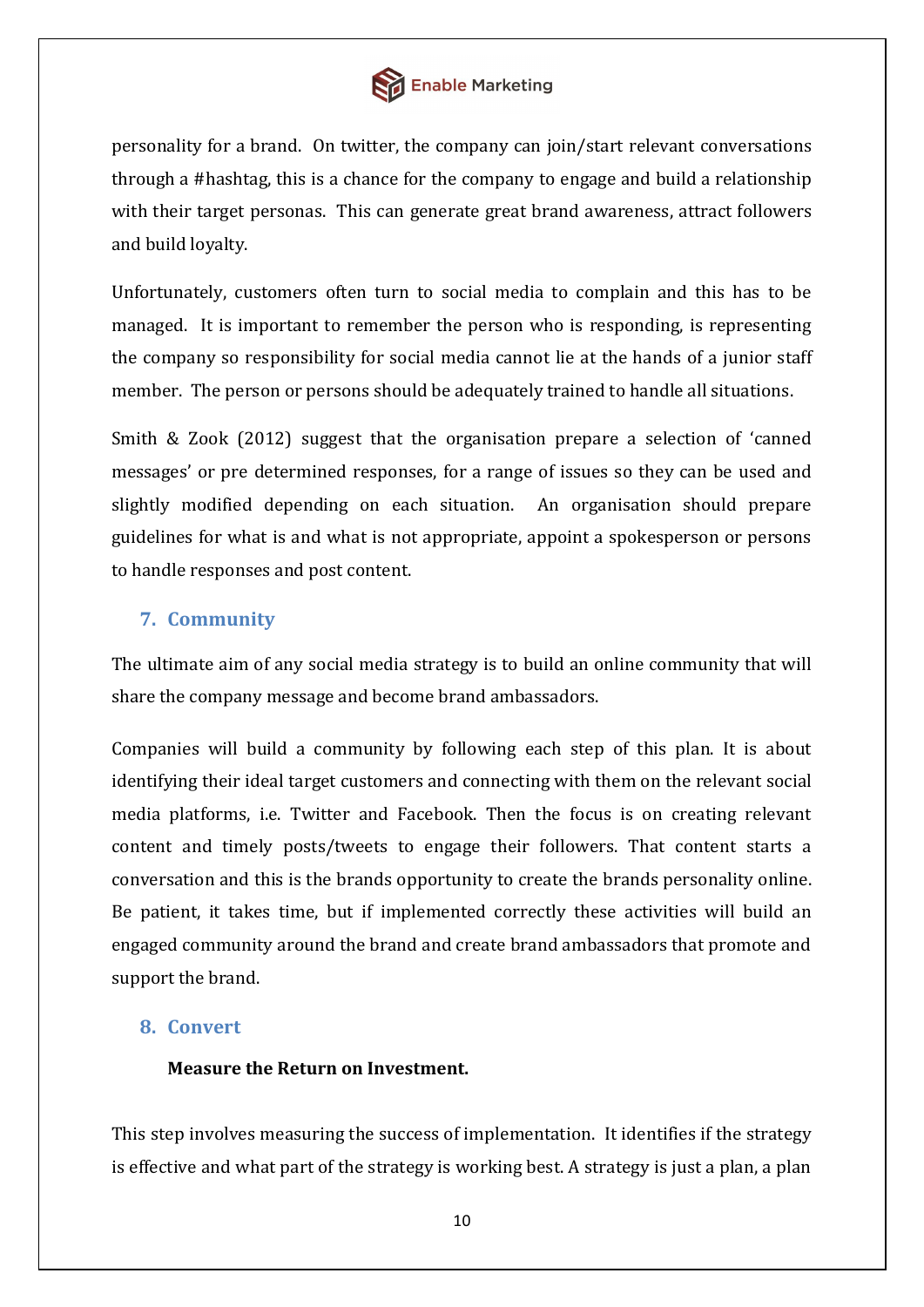

has to be implemented and if it is not effective a plan has to be re-directed. Again, the point is, 'Try, Learn, Refine'. Try a strategy, learn from it by measuring the reaction or level of engagement from the audience and if necessary refine it: is there anything that can be done to improve the strategy or maybe do more of it.

Measuring social media performance is essential because:

- 1. It confirms if the business is achieving their social media objectives and getting a return on their investment. Facebook is free to use but the resources are not: time and people.
- 2. It identifies which posts or tweets are most effective at engaging the audience.
- 3. If effective it can justify further investment in social media and the company could consider paid advertising, for example Facebook Ads to target friends of fans.
- 4. It indicates if the strategy is working and if it is not why not. Is it that it is not being implemented on a consistent basis or is the strategy not effective and should it be refined.

Facebook Insight provides important analytical information. Similarly, Hootesuite.com is an effective tool that can be used to manage activity across multiple social media applications in one central application. It also provides detailed analytic reports which measure the results of a company's social media efforts.

On the website, when people are filling out an enquiry form, they should be asked to select where they heard about the company, i.e. if it was through social media, ensure to include this in the results.

It is also important to record results offline. When a customer is registering for a service, buying a product or making an enquiry over the telephone, they should be asked 'where did they hear about the company?' This will have to be co-ordinated with the relevant personnel but these are important factor in measuring the true effectiveness of the social media strategy. Once the company achieves their objectives the cycle begins again.